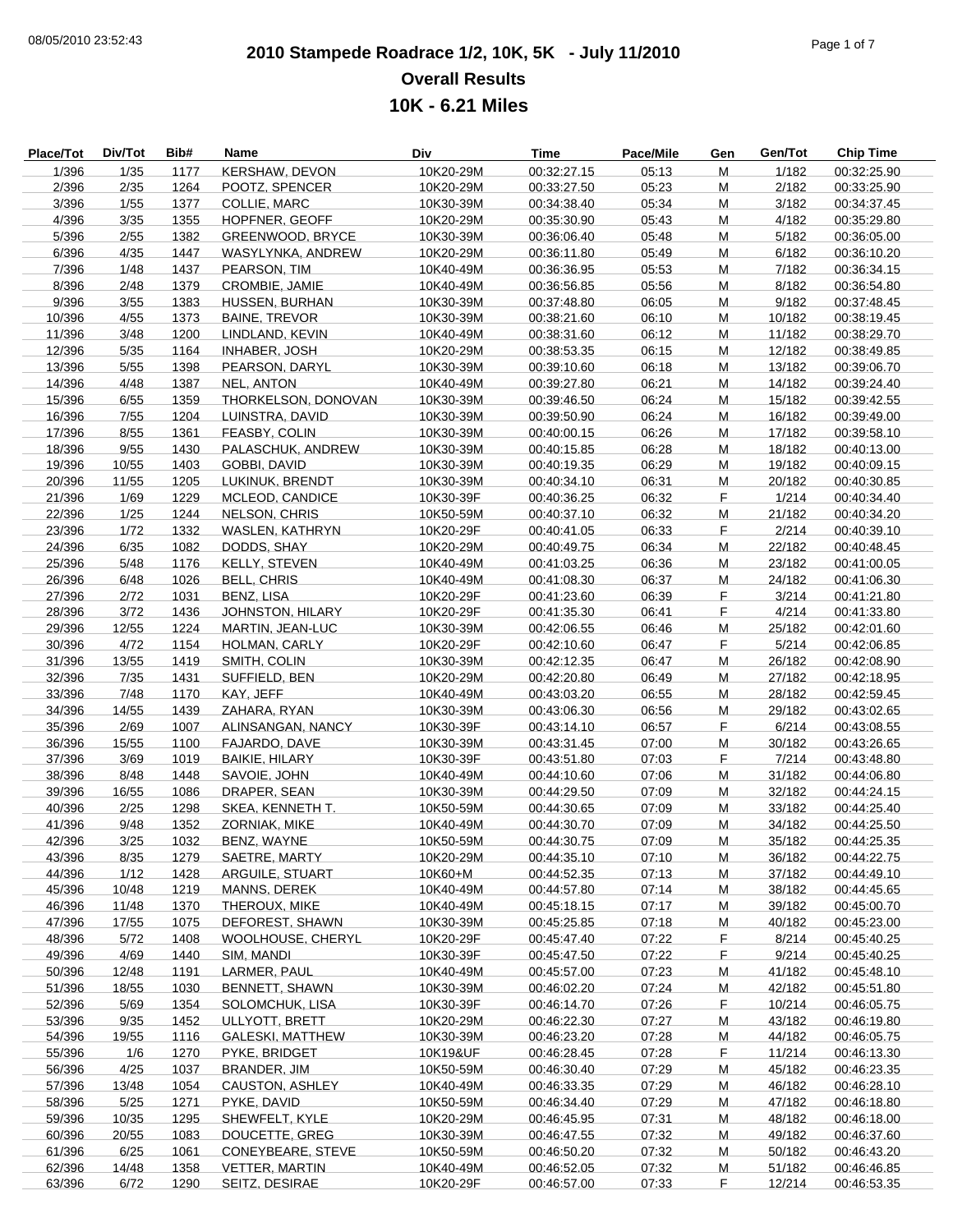$\frac{1}{2}$  $\frac{1}{2}$ Ĭ.  $\overline{\phantom{a}}$ 

## **2010 Stampede Roadrace 1/2, 10K, 5K - July 11/2010** 08/05/2010 23:52:44 Page 2 of 7 **Overall Results 10K - 6.21 Miles**

| Place/Tot | Div/Tot | Bib# | Name                        | Div       | <b>Time</b> | Pace/Mile | Gen | Gen/Tot | <b>Chip Time</b> |
|-----------|---------|------|-----------------------------|-----------|-------------|-----------|-----|---------|------------------|
| 64/396    | 1/45    | 1444 | MEALEY, JENEE               | 10K40-49F | 00:46:58.10 | 07:33     | F.  | 13/214  | 00:46:54.85      |
| 65/396    | 11/35   | 1117 | GALLANT, NEIL               | 10K20-29M | 00:47:00.00 | 07:34     | M   | 52/182  | 00:46:50.65      |
| 66/396    | 21/55   | 1228 | MCDONOUGH, STEWART          | 10K30-39M | 00:47:05.85 | 07:34     | M   | 53/182  | 00:46:49.85      |
|           |         |      |                             |           |             |           | M   |         |                  |
| 67/396    | 15/48   | 1421 | WIEBE, RANDY                | 10K40-49M | 00:47:17.20 | 07:36     |     | 54/182  | 00:47:12.25      |
| 68/396    | 22/55   | 1376 | <b>BRUCE, MURRAY</b>        | 10K30-39M | 00:47:25.40 | 07:38     | M   | 55/182  | 00:47:06.20      |
| 69/396    | 16/48   | 1261 | <b>MOLAND, PATRICK</b>      | 10K40-49M | 00:47:37.85 | 07:40     | M   | 56/182  | 00:47:34.35      |
| 70/396    | 1/7     | 1181 | KINNIE, NICHOLAS            | 10K19&UM  | 00:47:39.30 | 07:40     | M   | 57/182  | 00:47:33.75      |
| 71/396    | 23/55   | 1405 | LADOUCEUR, MIKE             | 10K30-39M | 00:47:54.60 | 07:42     | M   | 58/182  | 00:47:47.35      |
| 72/396    | 12/35   | 1133 | <b>GRIENER, TOM</b>         | 10K20-29M | 00:47:59.50 | 07:43     | M   | 59/182  | 00:47:43.90      |
| 73/396    | 24/55   | 1187 | <b>KRZYWICKI, JACEK</b>     | 10K30-39M | 00:47:59.65 | 07:43     | M   | 60/182  | 00:47:41.90      |
| 74/396    |         |      |                             |           |             |           |     |         |                  |
|           | 2/12    | 1438 | HILL, KEN                   | 10K60+M   | 00:48:00.55 | 07:43     | M   | 61/182  | 00:47:43.50      |
| 75/396    | 25/55   | 1060 | CLAEYS, CORY                | 10K30-39M | 00:48:00.80 | 07:43     | M   | 62/182  | 00:47:28.30      |
| 76/396    | 17/48   | 1051 | <b>CARLSON, MARK</b>        | 10K40-49M | 00:48:05.30 | 07:44     | M   | 63/182  | 00:48:00.25      |
| 77/396    | 7/72    | 1141 | <b>HASTINGS, ERIN</b>       | 10K20-29F | 00:48:09.90 | 07:45     | F.  | 14/214  | 00:48:03.45      |
| 78/396    | 18/48   | 1385 | MACLEOD, SHANE              | 10K40-49M | 00:48:21.80 | 07:47     | M   | 64/182  | 00:48:07.45      |
| 79/396    | 8/72    | 1220 | MARCHUK, ANDREA             | 10K20-29F | 00:48:27.40 | 07:48     | F   | 15/214  | 00:48:16.85      |
| 80/396    | 19/48   | 1432 | FILLIP, TODD                | 10K40-49M | 00:48:33.65 | 07:49     | M   | 65/182  | 00:47:59.05      |
| 81/396    | 3/12    | 1375 | BOWEN, VAUGHAN              | 10K60+M   | 00:48:35.20 | 07:49     | M   | 66/182  | 00:48:28.15      |
|           |         |      |                             |           |             |           |     |         |                  |
| 82/396    | 26/55   | 1390 | RENNIE, SCOTT               | 10K30-39M | 00:48:48.55 | 07:51     | M   | 67/182  | 00:48:31.40      |
| 83/396    | 13/35   | 1308 | <b>SUCHAN, BRETT</b>        | 10K20-29M | 00:48:53.20 | 07:52     | M   | 68/182  | 00:48:36.05      |
| 84/396    | 20/48   | 1150 | HINTON, DAREN               | 10K40-49M | 00:48:53.35 | 07:52     | M   | 69/182  | 00:48:29.20      |
| 85/396    | 14/35   | 1018 | BAGNALL, KEVIN              | 10K20-29M | 00:48:57.70 | 07:52     | M   | 70/182  | 00:48:31.05      |
| 86/396    | 2/7     | 1349 | WYLLIE, JEREMIE             | 10K19&UM  | 00:48:57.95 | 07:52     | M   | 71/182  | 00:48:47.50      |
| 87/396    | 7/25    | 1348 | <b>WYLLIE, DOUG</b>         | 10K50-59M | 00:48:58.00 | 07:53     | M   | 72/182  | 00:48:47.35      |
| 88/396    | 9/72    | 1147 | HILKEWICH, LESLEE           | 10K20-29F | 00:49:08.85 | 07:54     | F.  | 16/214  | 00:48:54.65      |
|           |         |      |                             |           |             |           | F.  |         |                  |
| 89/396    | 10/72   | 1449 | <b>GRAHAM, AMANDA</b>       | 10K20-29F | 00:49:33.85 | 07:58     |     | 17/214  | 00:49:21.50      |
| 90/396    | 11/72   | 1029 | <b>BENJAMIN, ASHILY</b>     | 10K20-29F | 00:49:35.60 | 07:59     | F   | 18/214  | 00:49:32.45      |
| 91/396    | 6/69    | 1281 | SARNA, MAGDALENA            | 10K30-39F | 00:49:40.15 | 07:59     | F.  | 19/214  | 00:49:34.95      |
| 92/396    | 12/72   | 1023 | <b>BEETON, CHELSEA</b>      | 10K20-29F | 00:49:44.90 | 08:00     | F.  | 20/214  | 00:49:26.95      |
| 93/396    | 21/48   | 1249 | NORTON, NICK                | 10K40-49M | 00:49:51.20 | 08:01     | M   | 73/182  | 00:49:40.55      |
| 94/396    | 22/48   | 1009 | ANDERSON, DARYL             | 10K40-49M | 00:50:00.90 | 08:03     | M   | 74/182  | 00:49:45.25      |
| 95/396    | 7/69    | 1038 | <b>BRESCIA, LAURA</b>       | 10K30-39F | 00:50:02.05 | 08:03     | F.  | 21/214  | 00:49:53.40      |
| 96/396    | 27/55   | 1146 | HERON, IAN                  | 10K30-39M | 00:50:20.65 | 08:06     | M   | 75/182  | 00:50:01.15      |
|           |         |      |                             |           |             |           |     |         |                  |
| 97/396    | 15/35   | 1129 | <b>GRANT, MATT</b>          | 10K20-29M | 00:50:21.10 | 08:06     | M   | 76/182  | 00:50:12.35      |
| 98/396    | 2/45    | 1166 | JACKSHAW, KAREN             | 10K40-49F | 00:50:29.20 | 08:07     | F   | 22/214  | 00:50:20.55      |
| 99/396    | 3/45    | 1363 | JAKOVAC, NANCY              | 10K40-49F | 00:50:30.25 | 08:07     | F.  | 23/214  | 00:50:23.50      |
| 100/396   | 8/69    | 1393 | SWERTZ, JENNIFER            | 10K30-39F | 00:50:31.85 | 08:08     | F.  | 24/214  | 00:49:42.30      |
| 101/396   | 4/45    | 1059 | CHARBONNEAU, HEATHER        | 10K40-49F | 00:50:33.35 | 08:08     | F.  | 25/214  | 00:49:55.20      |
| 102/396   | 23/48   | 1099 | <b>EWASIUK, CHRISTOPHER</b> | 10K40-49M | 00:50:33.80 | 08:08     | M   | 77/182  | 00:50:14.70      |
| 103/396   | 28/55   | 1381 | GEE, TIM                    | 10K30-39M | 00:50:35.20 | 08:08     | M   | 78/182  | 00:49:58.65      |
|           |         |      |                             |           |             |           |     |         |                  |
| 104/396   | 13/72   | 1263 | POCZA, CHELSEA              | 10K20-29F | 00:50:39.65 | 08:09     | F.  | 26/214  | 00:50:33.05      |
| 105/396   | 16/35   | 1111 | FRYER, SEAN                 | 10K20-29M | 00:50:39.85 | 08:09     | M   | 79/182  | 00:50:33.70      |
| 106/396   | 5/45    | 1211 | MACEACHERN, CARLA           | 10K40-49F | 00:50:44.60 | 08:10     | F   | 27/214  | 00:50:26.85      |
| 107/396   | 9/69    | 1330 | WARD, KIM                   | 10K30-39F | 00:50:44.75 | 08:10     | F.  | 28/214  | 00:50:32.60      |
| 108/396   | 29/55   | 1329 | WARD, GLENN                 | 10K30-39M | 00:50:45.00 | 08:10     | M   | 80/182  | 00:50:33.15      |
| 109/396   | 10/69   | 1231 | MEIER, JULIE                | 10K30-39F | 00:50:54.05 | 08:11     | F.  | 29/214  | 00:50:47.65      |
| 110/396   | 11/69   | 1217 | MAGNAN, MICHELLE            | 10K30-39F | 00:51:05.05 | 08:13     | F   | 30/214  | 00:50:39.75      |
|           |         |      |                             |           |             |           |     |         |                  |
| 111/396   | 14/72   | 1446 | SALT, MICHELLE              | 10K20-29F | 00:51:05.35 | 08:13     | F.  | 31/214  | 00:51:03.55      |
| 112/396   | 6/45    | 1142 | HATHERLY, HOPE              | 10K40-49F | 00:51:05.70 | 08:13     | F.  | 32/214  | 00:50:49.80      |
| 113/396   | 30/55   | 1296 | COULTER, SIMON              | 10K30-39M | 00:51:06.30 | 08:13     | M   | 81/182  | 00:46:48.05      |
| 114/396   | 12/69   | 1338 | <b>WIGGINTON, STEPHANIE</b> | 10K30-39F | 00:51:08.10 | 08:14     | F   | 33/214  | 00:50:30.30      |
| 115/396   | 31/55   | 1372 | ANDERSON, BRENT             | 10K30-39M | 00:51:18.60 | 08:15     | M   | 82/182  | 00:51:05.15      |
| 116/396   | 17/35   | 1180 | KINNAIRD, DANA              | 10K20-29M | 00:51:18.65 | 08:15     | M   | 83/182  | 00:50:59.20      |
| 117/396   | 24/48   | 1055 | CEVRAINI, BRUCE             | 10K40-49M | 00:51:27.35 | 08:17     | M   | 84/182  | 00:51:16.05      |
|           |         |      |                             |           |             |           |     |         |                  |
| 118/396   | 32/55   | 1307 | STEWART, JEFF               | 10K30-39M | 00:51:29.95 | 08:17     | M   | 85/182  | 00:51:05.70      |
| 119/396   | 8/25    | 1297 | SINCLAIR, PAUL              | 10K50-59M | 00:51:39.85 | 08:19     | M   | 86/182  | 00:51:24.15      |
| 120/396   | 9/25    | 1286 | SCOTT, JIM                  | 10K50-59M | 00:51:45.85 | 08:20     | м   | 87/182  | 00:51:21.25      |
| 121/396   | 18/35   | 1016 | <b>BABINEC, MATT</b>        | 10K20-29M | 00:51:48.90 | 08:20     | M   | 88/182  | 00:51:38.15      |
| 122/396   | 33/55   | 1033 | <b>BERKLEY, TROY</b>        | 10K30-39M | 00:51:49.25 | 08:20     | M   | 89/182  | 00:51:37.40      |
| 123/396   | 7/45    | 1056 | CHAN, JENNY                 | 10K40-49F | 00:51:50.20 | 08:20     | F.  | 34/214  | 00:51:50.20      |
| 124/396   | 34/55   | 1415 | MACGOWAN, DAN               | 10K30-39M | 00:51:50.55 | 08:20     | M   | 90/182  | 00:51:21.30      |
|           |         |      |                             |           |             |           |     |         |                  |
| 125/396   | 35/55   | 1384 | <b>WEARE, KENT</b>          | 10K30-39M | 00:52:12.35 | 08:24     | M   | 91/182  | 00:51:58.60      |
| 126/396   | 19/35   | 1451 | ROLLETT, JOHN               | 10K20-29M | 00:52:16.85 | 08:25     | M   | 92/182  | 00:52:08.25      |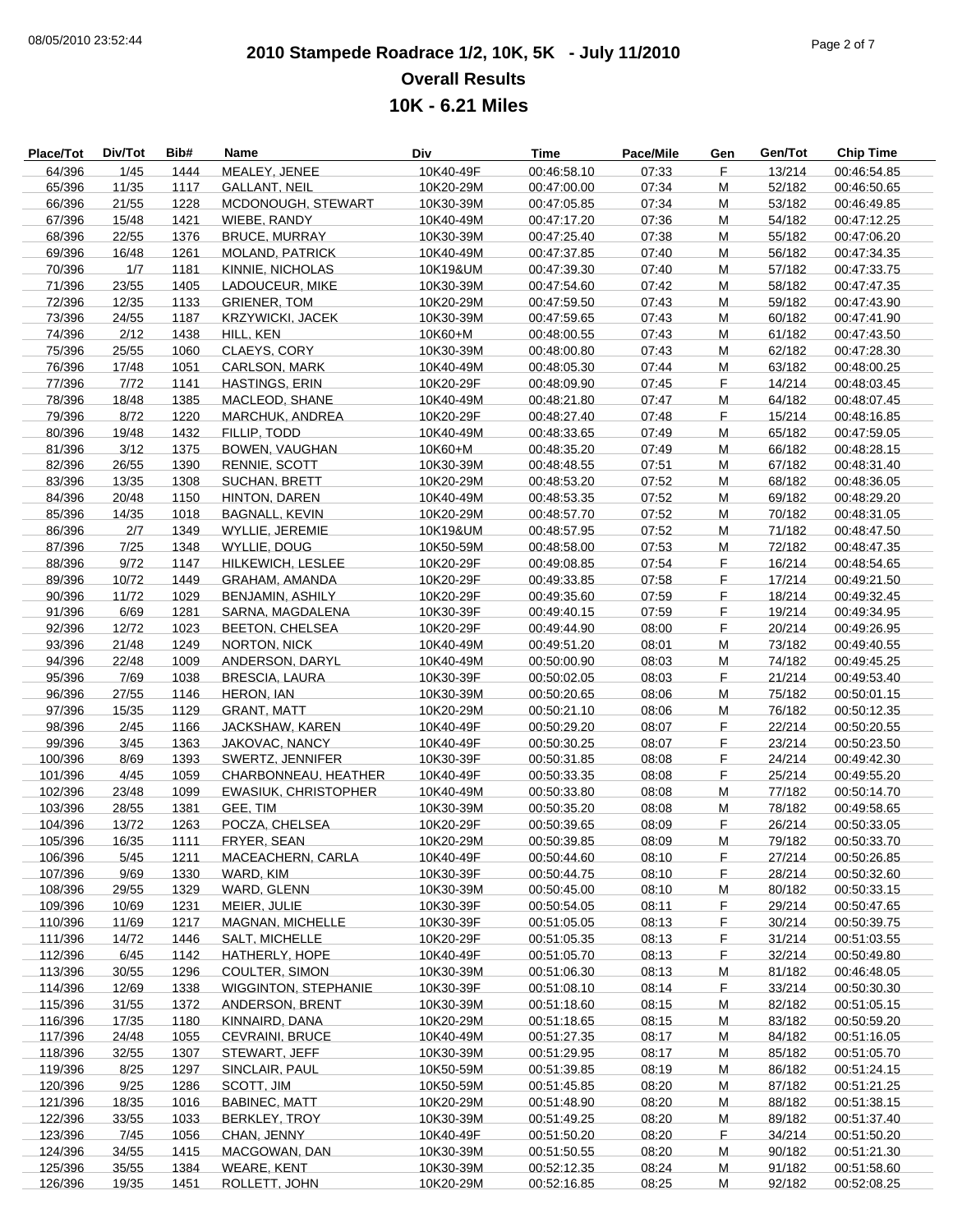## **2010 Stampede Roadrace 1/2, 10K, 5K - July 11/2010** 08/05/2010 23:52:44 Page 3 of 7 **Overall Results 10K - 6.21 Miles**

| Place/Tot | Div/Tot | Bib# | Name                              | Div       | Time        | Pace/Mile | Gen | Gen/Tot | <b>Chip Time</b> |
|-----------|---------|------|-----------------------------------|-----------|-------------|-----------|-----|---------|------------------|
| 127/396   | 25/48   | 1258 | PANNETT, STEPHEN                  | 10K40-49M | 00:52:43.45 | 08:29     | M   | 93/182  | 00:51:40.20      |
| 128/396   | 13/69   | 1188 | <b>KRZYWICKI, SHANNON</b>         | 10K30-39F | 00:52:44.05 | 08:29     | F   | 35/214  | 00:52:26.45      |
| 129/396   | 26/48   | 1251 | O'DONOVAN, KEVIN                  | 10K40-49M | 00:52:44.95 | 08:29     | M   | 94/182  | 00:52:20.30      |
| 130/396   | 15/72   | 1239 | MUELLER, CHRISTIN                 | 10K20-29F | 00:52:54.50 | 08:31     | F.  | 36/214  | 00:52:51.85      |
| 131/396   | 27/48   | 1340 | <b>WILLS, ROBERT</b>              | 10K40-49M | 00:52:54.70 | 08:31     | M   | 95/182  | 00:52:31.75      |
| 132/396   | 10/25   | 1278 | SADLER, JONATHAN                  | 10K50-59M | 00:52:55.95 | 08:31     | M   | 96/182  | 00:52:37.05      |
| 133/396   | 11/25   | 1185 | <b>KRAMER, PATRICK</b>            | 10K50-59M | 00:52:58.00 | 08:31     | м   | 97/182  | 00:52:35.65      |
| 134/396   | 12/25   | 1174 | <b>KEELING, JAMES</b>             | 10K50-59M | 00:53:01.20 | 08:32     | М   | 98/182  | 00:52:10.30      |
| 135/396   | 16/72   | 1407 | WALDERN, JENNIFER                 | 10K20-29F | 00:53:03.05 | 08:32     | F   | 37/214  | 00:52:35.05      |
| 136/396   | 14/69   | 1429 | KISS, ALLISON                     | 10K30-39F | 00:53:07.60 | 08:33     | F   | 38/214  | 00:50:04.85      |
| 137/396   | 28/48   | 1434 | NIXON, TROY                       | 10K40-49M | 00:53:09.05 | 08:33     | м   | 99/182  | 00:52:46.65      |
| 138/396   | 36/55   | 1109 | FRIESEN, JUSTIN                   | 10K30-39M | 00:53:17.00 | 08:34     | М   | 100/182 | 00:52:52.35      |
| 139/396   | 8/45    | 1230 | MCTAGGART COWAN, PENNEY 10K40-49F |           | 00:53:22.90 | 08:35     | F   | 39/214  | 00:53:00.80      |
| 140/396   | 29/48   | 1288 | SCOTT, STEPHEN                    | 10K40-49M | 00:53:25.05 | 08:36     | M   | 101/182 | 00:52:40.20      |
| 141/396   | 9/45    | 1266 | PRAKASH, LORENA                   | 10K40-49F | 00:53:29.40 | 08:36     | F.  | 40/214  | 00:53:15.50      |
| 142/396   | 10/45   | 1310 | THOMPSON, ROBIN                   | 10K40-49F | 00:53:31.30 | 08:37     | F   | 41/214  | 00:53:21.20      |
| 143/396   | 11/45   | 1404 | KINNIE, SUSAN                     | 10K40-49F | 00:53:32.30 | 08:37     | F   | 42/214  | 00:53:18.10      |
| 144/396   | 12/45   | 1394 | VAN TONDER, JANNA                 | 10K40-49F | 00:53:32.40 | 08:37     | F   | 43/214  | 00:53:26.90      |
| 145/396   | 17/72   | 1331 | WARD, KRISTY                      | 10K20-29F | 00:53:37.30 | 08:38     | F   | 44/214  | 00:53:24.80      |
| 146/396   | 20/35   | 1306 | MACHOWSKI, STEPHEN                | 10K20-29M | 00:53:39.00 | 08:38     | M   | 102/182 | 00:53:29.05      |
| 147/396   | 18/72   | 1344 | WOO. AMY                          | 10K20-29F | 00:53:43.65 | 08:39     | F   | 45/214  | 00:53:22.60      |
| 148/396   | 1/20    | 1093 | ELLIOTT, JUDITH                   | 10K50-59F | 00:54:04.10 | 08:42     | F   | 46/214  | 00:53:39.50      |
| 149/396   | 30/48   | 1182 | KLINGBEIL, NORBERT                | 10K40-49M | 00:54:08.35 | 08:43     | м   | 103/182 | 00:53:17.50      |
| 150/396   | 37/55   | 1337 | <b>WIGGINTON, KEVIN</b>           | 10K30-39M | 00:54:12.15 | 08:43     | М   | 104/182 | 00:53:35.55      |
| 151/396   | 19/72   | 1272 | RADOJA, LAUREN                    | 10K20-29F | 00:54:12.90 | 08:43     | F   | 47/214  | 00:54:11.45      |
| 152/396   | 15/69   | 1254 | OOSTERBAAN, JENNIFER              | 10K30-39F | 00:54:17.50 | 08:44     | F   | 48/214  | 00:54:09.20      |
| 153/396   | 38/55   | 1275 | REMMERT, TREVOR                   | 10K30-39M | 00:54:19.65 | 08:44     | M   | 105/182 | 00:53:38.00      |
|           |         |      |                                   |           |             |           | F.  |         |                  |
| 154/396   | 20/72   | 1427 | GARVEY, JENNIFER                  | 10K20-29F | 00:54:20.65 | 08:44     | M   | 49/214  | 00:54:06.60      |
| 155/396   | 31/48   | 1134 | <b>GROMACK, STEVE</b>             | 10K40-49M | 00:54:22.20 | 08:45     | F   | 106/182 | 00:53:53.70      |
| 156/396   | 13/45   | 1225 | MCBEAN, HEATHER                   | 10K40-49F | 00:54:24.55 | 08:45     |     | 50/214  | 00:54:03.50      |
| 157/396   | 39/55   | 1183 | KOKOTT, RYAN                      | 10K30-39M | 00:54:24.65 | 08:45     | м   | 107/182 | 00:53:33.75      |
| 158/396   | 32/48   | 1062 | COOK, KEN                         | 10K40-49M | 00:54:24.70 | 08:45     | М   | 108/182 | 00:53:46.55      |
| 159/396   | 21/72   | 1196 | LEONG, TIA                        | 10K20-29F | 00:54:25.80 | 08:45     | F.  | 51/214  | 00:53:49.15      |
| 160/396   | 16/69   | 1417 | GILLESPIE, MOLLY                  | 10K30-39F | 00:54:26.00 | 08:45     | F   | 52/214  | 00:54:05.15      |
| 161/396   | 40/55   | 1052 | CARR, CHRIS                       | 10K30-39M | 00:54:26.05 | 08:45     | м   | 109/182 | 00:54:05.30      |
| 162/396   | 33/48   | 1399 | REDHEAD, DONALD                   | 10K40-49M | 00:54:27.30 | 08:46     | М   | 110/182 | 00:54:04.15      |
| 163/396   | 2/20    | 1015 | AUFFRAY, ROSEMARIE                | 10K50-59F | 00:54:27.75 | 08:46     | F.  | 53/214  | 00:54:12.30      |
| 164/396   | 14/45   | 1294 | SHEPHERD, ALISON                  | 10K40-49F | 00:54:31.05 | 08:46     | F   | 54/214  | 00:54:04.65      |
| 165/396   | 3/20    | 1162 | HURDAL, LAURA                     | 10K50-59F | 00:54:32.40 | 08:46     | F.  | 55/214  | 00:54:15.10      |
| 166/396   | 17/69   | 1346 | WOODARD, ALYSON F                 | 10K30-39F | 00:54:34.80 | 08:47     | F   | 56/214  | 00:54:25.75      |
| 167/396   | 2/6     | 1073 | DEAKIN, EMMA                      | 10K19&UF  | 00:54:37.20 | 08:47     | F   | 57/214  | 00:54:10.55      |
| 168/396   | 22/72   | 1112 | FUGLER, JOANNA                    | 10K20-29F | 00:54:39.75 | 08:48     | F   | 58/214  | 00:54:13.40      |
| 169/396   | 41/55   | 1107 | <b>FOURNIER, CHAD</b>             | 10K30-39M | 00:54:52.60 | 08:50     | м   | 111/182 | 00:54:21.30      |
| 170/396   | 23/72   | 1236 | ATAYIU, MIRIAM                    | 10K20-29F | 00:54:54.30 | 08:50     | F.  | 59/214  | 00:54:47.05      |
| 171/396   | 18/69   | 1008 | ALLEN, KRISTAL                    | 10K30-39F | 00:54:54.35 | 08:50     | F.  | 60/214  | 00:54:37.05      |
| 172/396   | 24/72   | 1104 | FONG, JENNIFER                    | 10K20-29F | 00:54:57.50 | 08:50     | F.  | 61/214  | 00:54:43.55      |
| 173/396   | 34/48   | 1012 | APONTE, ADA                       | 10K40-49F | 00:54:57.75 | 08:50     | F.  | 112/182 | 00:54:45.50      |
| 174/396   | 13/25   | 1274 | REDDEKOPP, JAY                    | 10K50-59M | 00:54:58.95 | 08:51     | M   | 113/182 | 00:54:34.60      |
| 175/396   | 19/69   | 1259 | PATERSON, AMY                     | 10K30-39F | 00:55:03.60 | 08:51     | F.  | 62/214  | 00:54:42.75      |
| 176/396   | 14/25   | 1005 | AIELLO, ROBERT                    | 10K50-59M | 00:55:21.25 | 08:54     | M   | 114/182 | 00:54:31.55      |
| 177/396   | 42/55   | 1175 | KELLER, ERIC                      | 10K30-39M | 00:55:22.35 | 08:54     | м   | 115/182 | 00:54:47.55      |
| 178/396   | 15/25   | 1106 | FORD. TOM                         | 10K50-59M | 00:55:25.90 | 08:55     | M   | 116/182 | 00:55:15.45      |
| 179/396   | 15/45   | 1028 | <b>BELL, SHEILA</b>               | 10K40-49F | 00:55:38.20 | 08:57     | F.  | 63/214  | 00:54:56.55      |
| 180/396   | 16/25   | 1092 | ELLIOTT, ALBERT                   | 10K50-59M | 00:55:41.25 | 08:58     | M   | 117/182 | 00:55:15.35      |
| 181/396   | 4/20    | 1210 | MACDONALD, LEISA                  | 10K50-59F | 00:55:41.60 | 08:58     | F.  | 64/214  | 00:55:22.20      |
| 182/396   | 3/7     | 1149 | HILL, LUCAS                       | 10K19&UM  | 00:55:45.60 | 08:58     | M   | 118/182 | 00:55:14.60      |
| 183/396   | 20/69   | 1406 | RENNIE, JENNIFER                  | 10K30-39F | 00:55:50.70 | 08:59     | F.  | 65/214  | 00:55:34.70      |
| 184/396   | 16/45   | 1320 | VAREY, JENNIFER                   | 10K40-49F | 00:55:52.45 | 08:59     | F   | 66/214  | 00:55:25.75      |
| 185/396   | 21/69   | 1293 | SHELDON, KIRSTY                   | 10K30-39F | 00:56:01.45 | 09:01     | F.  | 67/214  | 00:55:41.95      |
| 186/396   | 25/72   | 1096 | EVANS, AMANDA                     | 10K20-29F | 00:56:07.80 | 09:02     | F.  | 68/214  | 00:55:33.00      |
| 187/396   | 17/45   | 1079 | DIFRANCESCO, LISA                 | 10K40-49F | 00:56:08.80 | 09:02     | F   | 69/214  | 00:55:50.95      |
| 188/396   | 22/69   | 1206 | LUKINUK, ELIZABETH                | 10K30-39F | 00:56:09.80 | 09:02     | F   | 70/214  | 00:55:49.05      |
| 189/396   | 21/35   | 1071 | DE JONG, BLAIR                    | 10K20-29M | 00:56:31.40 | 09:06     | M   | 119/182 | 00:55:58.00      |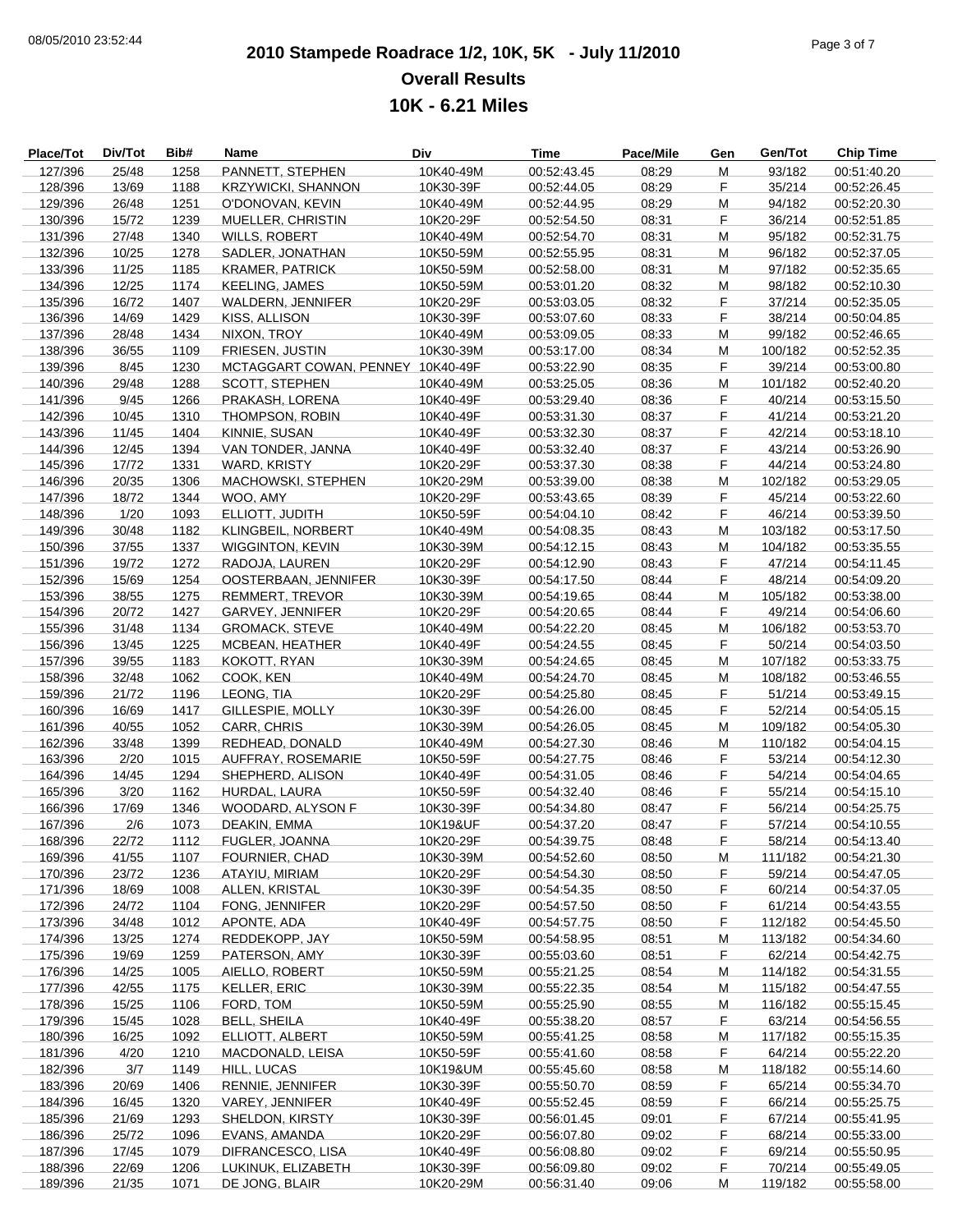## **2010 Stampede Roadrace 1/2, 10K, 5K - July 11/2010** 08/05/2010 23:52:44 Page 4 of 7 **Overall Results 10K - 6.21 Miles**

| Place/Tot | Div/Tot | Bib# | Name                     | Div       | Time        | Pace/Mile | Gen | Gen/Tot | <b>Chip Time</b> |
|-----------|---------|------|--------------------------|-----------|-------------|-----------|-----|---------|------------------|
| 190/396   | 17/25   | 1050 | CAMPBELL, BRUCE          | 10K50-59M | 00:56:33.00 | 09:06     | M   | 120/182 | 00:56:08.35      |
| 191/396   | 26/72   | 1090 | EDIGER, MANDY            | 10K20-29F | 00:56:34.45 | 09:06     | F   | 71/214  | 00:56:18.70      |
| 192/396   | 27/72   | 1049 | CAMERON, JULIE           | 10K20-29F | 00:56:34.50 | 09:06     | F   | 72/214  | 00:56:10.20      |
| 193/396   | 5/20    | 1197 | LEPAGE, LISE             | 10K50-59F | 00:56:34.60 | 09:06     | F   | 73/214  | 00:56:11.70      |
| 194/396   | 35/48   | 1414 | HARASYM, MICHAEL         | 10K40-49M | 00:56:41.20 | 09:07     | M   | 121/182 | 00:56:28.60      |
| 195/396   | 18/45   | 1322 | VERBONAC, MARIA          | 10K40-49F | 00:56:54.85 | 09:09     | F   | 74/214  | 00:56:35.60      |
| 196/396   | 23/69   | 1014 | ATAYIU, JAMILLA          | 10K30-39F | 00:56:56.50 | 09:10     | F   | 75/214  | 00:56:49.30      |
| 197/396   | 24/69   | 1139 | HANSMA, NICOLE           | 10K30-39F | 00:57:08.90 | 09:12     | F.  | 76/214  | 00:56:42.70      |
| 198/396   | 4/12    | 1416 | MACGOWAN, PAUL           | 10K60+M   | 00:57:10.70 | 09:12     | M   | 122/182 | 00:56:42.50      |
| 199/396   | 28/72   | 1374 | <b>BIETOLA, KELLY</b>    | 10K20-29F | 00:57:12.70 | 09:12     | F   | 77/214  | 00:57:11.40      |
| 200/396   | 22/35   | 1309 | SUTHERLAND, ANDREW       | 10K20-29M | 00:57:13.55 | 09:12     | M   | 123/182 | 00:56:33.75      |
| 201/396   | 6/20    | 1411 | <b>IRELAND, COLEENE</b>  | 10K50-59F | 00:57:15.70 | 09:13     | F.  | 78/214  | 00:56:49.80      |
| 202/396   | 25/69   | 1167 | JAMES, JESSICA           | 10K30-39F | 00:57:18.75 | 09:13     | F   | 79/214  | 00:56:21.40      |
| 203/396   | 26/69   | 1058 | CHANG, CYNTHIA           | 10K30-39F | 00:57:23.60 | 09:14     | F   | 80/214  | 00:56:52.35      |
| 204/396   | 27/69   | 1156 | HOLUNGA, JULIE           | 10K30-39F | 00:57:25.20 | 09:14     | F   | 81/214  | 00:56:59.30      |
| 205/396   | 43/55   | 1157 | HOLUNGA, SHANE           | 10K30-39M | 00:57:25.40 | 09:14     | M   | 124/182 | 00:57:00.70      |
| 206/396   | 28/69   | 1034 | <b>BLACKWELL, TERRA</b>  | 10K30-39F | 00:57:29.65 | 09:15     | F   | 82/214  | 00:56:30.35      |
| 207/396   | 4/7     | 1401 | GEE, AARON               | 10K19&UM  | 00:57:30.60 | 09:15     | M   | 125/182 | 00:56:52.35      |
| 208/396   | 29/69   | 1094 | EPP, KIMIKO              | 10K30-39F | 00:57:32.65 | 09:15     | F.  | 83/214  | 00:57:11.55      |
| 209/396   | 44/55   | 1160 | HOWG, KYLE               | 10K30-39M | 00:57:34.20 | 09:16     | М   | 126/182 | 00:57:02.70      |
| 210/396   | 18/25   | 1067 | CRUXTON, BOB             | 10K50-59M | 00:57:42.55 | 09:17     | M   | 127/182 | 00:57:09.65      |
| 211/396   | 45/55   | 1115 | <b>GAGNON, ERIC</b>      | 10K30-39M | 00:57:48.60 | 09:18     | M   | 128/182 | 00:57:01.35      |
| 212/396   | 23/35   | 1165 | <b>JACKSON, CHRIS</b>    | 10K20-29M | 00:57:50.20 | 09:18     | м   | 129/182 | 00:57:27.65      |
| 213/396   | 19/25   | 1145 | HENDERSON, JIM           | 10K50-59M | 00:57:51.45 | 09:18     | М   | 130/182 | 00:57:32.50      |
| 214/396   | 30/69   | 1300 | SKROVE, TAMMIE           | 10K30-39F | 00:57:51.80 | 09:18     | F   | 84/214  | 00:57:23.65      |
| 215/396   | 19/45   | 1190 | LALIBERTE, TRACI         | 10K40-49F | 00:57:53.30 | 09:19     | F   | 85/214  | 00:57:30.05      |
| 216/396   | 31/69   | 1021 | <b>BANDURA, CHRYSTAL</b> | 10K30-39F | 00:57:58.90 | 09:20     | F   | 86/214  | 00:57:26.10      |
| 217/396   | 36/48   | 1232 | MELENKA, GERRY           | 10K40-49M | 00:58:11.85 | 09:22     | M   | 131/182 | 00:57:57.95      |
| 218/396   | 29/72   | 1378 | COWARD, SANDRA           | 10K20-29F | 00:58:12.35 | 09:22     | F   | 87/214  | 00:57:52.95      |
| 219/396   | 46/55   | 1172 | KEATLEY, JOSH            | 10K30-39M | 00:58:16.95 | 09:22     | M   | 132/182 | 00:57:43.95      |
| 220/396   | 30/72   | 1323 | <b>VERMEULEN, LYNN</b>   | 10K20-29F | 00:58:21.40 | 09:23     | F.  | 88/214  | 00:58:03.95      |
| 221/396   | 7/20    | 1017 | <b>BABINEC, PATRICIA</b> | 10K50-59F | 00:58:27.40 | 09:24     | F.  | 89/214  | 00:58:15.80      |
| 222/396   | 20/25   | 1235 | MILBURY, DAWSON          | 10K50-59M | 00:58:29.00 | 09:25     | M   | 133/182 | 00:57:54.65      |
| 223/396   | 32/69   | 1202 | LOW, CHANTAL             | 10K30-39F | 00:58:29.35 | 09:25     | F   | 90/214  | 00:58:06.35      |
| 224/396   | 20/45   | 1267 | PREMDAS, MAUREEN         | 10K40-49F | 00:58:35.75 | 09:26     | F   | 91/214  | 00:56:54.10      |
| 225/396   | 31/72   | 1076 | DESBARATS, LAURA         | 10K20-29F | 00:58:36.55 | 09:26     | F.  | 92/214  | 00:58:04.80      |
| 226/396   | 24/35   | 1195 | LEE, PAUL                | 10K20-29M | 00:58:45.35 | 09:27     | M   | 134/182 | 00:58:20.90      |
| 227/396   | 33/69   | 1063 | COULTER, KATRINA         | 10K30-39F | 00:58:48.40 | 09:28     | F   | 93/214  | 00:54:30.90      |
| 228/396   | 8/20    | 1226 | MCCAFFREY, PAT           | 10K50-59F | 00:58:56.00 | 09:29     | F   | 94/214  | 00:58:47.10      |
| 229/396   | 47/55   | 1168 | KEELER, JEREMY           | 10K30-39M | 00:59:04.25 | 09:30     | М   | 135/182 | 00:58:49.95      |
| 230/396   | 34/69   | 1445 | <b>ASHTON, JENNIFER</b>  | 10K30-39F | 00:59:05.80 | 09:30     | F   | 95/214  | 00:58:24.65      |
| 231/396   | 32/72   | 1077 | DICK, LAURA              | 10K20-29F | 00:59:10.20 | 09:31     | F   | 96/214  | 00:59:04.50      |
| 232/396   | 33/72   | 1072 | DE JONG, TINA            | 10K20-29F | 00:59:13.70 | 09:32     | F.  | 97/214  | 00:58:29.30      |
| 233/396   | 9/20    | 1215 | MACLEAN, MARTINA         | 10K50-59F | 00:59:15.15 | 09:32     | F.  | 98/214  | 00:58:50.75      |
| 234/396   | 5/7     | 1233 | HUMNYCKI, MICHAEL        | 10K19&UM  | 00:59:21.25 | 09:33     | M   | 136/182 | 00:59:13.10      |
| 235/396   | 21/45   | 1161 | HUMNYCKI, SELINA         | 10K40-49F | 00:59:21.25 | 09:33     | F   | 99/214  | 00:59:13.10      |
| 236/396   | 5/12    | 1284 | <b>SCHMAL, BOB</b>       | 10K60+M   | 00:59:24.60 | 09:33     | M   | 137/182 | 00:58:48.35      |
| 237/396   | 48/55   | 1273 | RAMESSAR, RANDY          | 10K30-39M | 00:59:34.05 | 09:35     | M   | 138/182 | 00:59:31.10      |
| 238/396   | 35/69   | 1253 | OOI, JAN                 | 10K30-39F | 00:59:35.05 | 09:35     | F   | 100/214 | 00:59:01.95      |
| 239/396   | 22/45   | 1042 | <b>BRUNTON, COLLEEN</b>  | 10K40-49F | 00:59:45.95 | 09:37     | F   | 101/214 | 00:59:14.15      |
| 240/396   | 34/72   | 1089 | DUERR, CARLY             | 10K20-29F | 00:59:46.60 | 09:37     | F   | 102/214 | 00:59:21.95      |
| 241/396   | 25/35   | 1216 | MAGGISANO, NICHOLAS      | 10K20-29M | 00:59:50.75 | 09:38     | M   | 139/182 | 00:59:35.00      |
| 242/396   | 36/69   | 1218 | MAKOWECKI, SERENA        | 10K30-39F | 00:59:57.45 | 09:39     | F   | 103/214 | 00:59:22.55      |
| 243/396   | 26/35   | 1357 | FALLS, KENTON            | 10K20-29M | 00:59:59.05 | 09:39     | M   | 140/182 | 00:59:30.60      |
| 244/396   | 23/45   | 1413 | CHALMERS, KIM            | 10K40-49F | 01:00:05.30 | 09:40     | F.  | 104/214 | 00:59:47.35      |
| 245/396   | 37/69   | 1178 | <b>KERTH, KRISTA</b>     | 10K30-39F | 01:00:05.50 | 09:40     | F.  | 105/214 | 00:59:56.75      |
| 246/396   | 6/12    | 1353 | RICKARD, STEVE           | 10K60+M   | 01:00:10.35 | 09:41     | M   | 141/182 | 01:00:10.35      |
| 247/396   | 35/72   | 1321 | VECHIRKO, LARISA         | 10K20-29F | 01:00:17.65 | 09:42     | F   | 106/214 | 00:59:24.90      |
| 248/396   | 37/48   | 1198 | LEVEQUE, PETER           | 10K40-49M | 01:00:19.10 | 09:42     | M   | 142/182 | 00:59:41.55      |
| 249/396   | 27/35   | 1044 | <b>BULLOCK, RYAN</b>     | 10K20-29M | 01:00:22.45 | 09:43     | M   | 143/182 | 00:56:46.45      |
| 250/396   | 24/45   | 1341 | WILSON, SUZANNE          | 10K40-49F | 01:00:23.90 | 09:43     | F   | 107/214 | 00:59:54.15      |
| 251/396   | 38/69   | 1193 | LAW, JODIE               | 10K30-39F | 01:00:31.45 | 09:44     | F   | 108/214 | 01:00:03.00      |
| 252/396   | 39/69   | 1095 | ETIENNE, MONIQUE         | 10K30-39F | 01:00:32.10 | 09:44     | F   | 109/214 | 00:59:48.95      |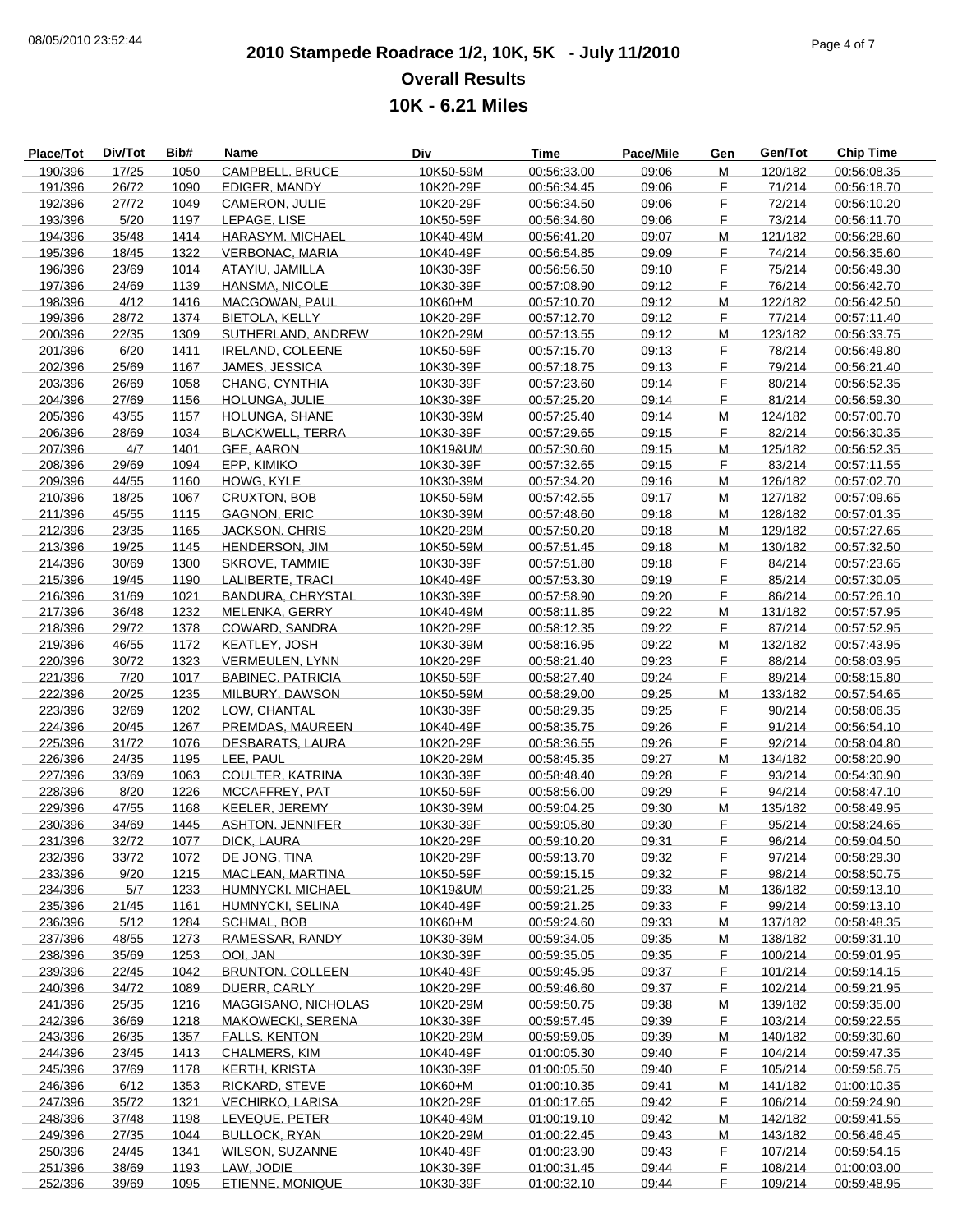# **2010 Stampede Roadrace 1/2, 10K, 5K - July 11/2010** 08/05/2010 23:52:44 Page 5 of 7 **Overall Results**

|                  | <b>Overall Results</b> |      |                        |           |              |                 |                |         |                  |  |  |
|------------------|------------------------|------|------------------------|-----------|--------------|-----------------|----------------|---------|------------------|--|--|
| 10K - 6.21 Miles |                        |      |                        |           |              |                 |                |         |                  |  |  |
|                  |                        |      |                        |           |              |                 |                |         |                  |  |  |
| Place/Tot        | Div/Tot                | Bib# | Name                   | Div       | <b>Time</b>  | Pace/Mile       | Gen            | Gen/Tot | <b>Chip Time</b> |  |  |
| 253/396          | 21/25                  | 1356 | HERZOG, KARL           | 10K50-59M | 01:00:33.20  | 09:45           | М              | 144/182 | 00:59:43.80      |  |  |
| 254/396          | 10/20                  | 1214 | MACLEAN, ALICE         | 10K50-59F | 01:00:35.10  | 09:45           | F              | 110/214 | 01:00:11.00      |  |  |
| 255/396          | 25/45                  | 1260 | PATON, GILLIAN         | 10K40-49F | 01:00:37.55  | 09:45           | F              | 111/214 | 01:00:11.35      |  |  |
| 256/396          | 26/45                  | 1369 | TALDORF, SYLVIA        | 10K40-49F | 01:00:39.75  | 09:46           | F              | 112/214 | 01:00:08.40      |  |  |
| 257/396          | 38/48                  | 1350 | YOUNGER, BRIAN         | 10K40-49M | 01:00:42.65  | 09:46           | M              | 145/182 | 00:59:51.80      |  |  |
| 258/396          | 7/12                   | 1043 | <b>BRYGIDYR, CRAIG</b> | 10K60+M   | 01:00:44.55  | 09:46           | M              | 146/182 | 01:00:23.05      |  |  |
| 259/396          | 27/45                  | 1317 | VAN DER MERWE, LAMINDA | 10K40-49F | 01:00:54.15  | 09:48           | F              | 113/214 | 01:00:42.00      |  |  |
| 260/396          | 28/45                  | 1148 | HILL, KELLY            | 10K40-49F | 01:01:05.20  | 09:50           | F              | 114/214 | 01:00:31.90      |  |  |
| 261/396          | 40/69                  | 1435 | CHALMERS-NIXON, TARA   | 10K30-39F | 01:01:08.10  | 09:50           | F              | 115/214 | 01:00:45.10      |  |  |
| 262/396          | 36/72                  | 1433 | HUYNH, SANDIE          | 10K20-29F | 01:01:31.40  | 09:54           | F              | 116/214 | 01:01:23.00      |  |  |
| 263/396          | 8/12                   | 1410 | COLLIVER, RAY          | 10K60+M   | 01:01:33.35  | 09:54           | M              | 147/182 | 01:01:23.10      |  |  |
| 264/396          | 28/35                  | 1302 | SMITH, MARK            | 10K20-29M | 01:01:34.70  | 09:54           | M              | 148/182 | 01:01:08.30      |  |  |
| 265/396          | 37/72                  | 1194 | LAWRANCE, KAITLYN      | 10K20-29F | 01:01:41.15  | 09:55           | F              | 117/214 | 01:01:21.75      |  |  |
| 266/396          | 41/69                  | 1380 | GALLAGHER, KELLY       | 10K30-39F | 01:01:42.85  | 09:56           | F              | 118/214 | 01:01:29.20      |  |  |
| 267/396          | 38/72                  | 1325 | WALLACE, JAMIE         | 10K20-29F | 01:01:45.20  | 09:56           | F              | 119/214 | 01:01:07.05      |  |  |
| 268/396          | 42/69                  | 1159 | HOWELL, CHRISTYN       | 10K30-39F | 01:01:45.45  | 09:56           | F              | 120/214 | 01:01:34.70      |  |  |
| 269/396          | 39/72                  | 1238 | MOSSOR, JESSICA        | 10K20-29F | 01:01:58.10  | 09:58           | F              | 121/214 | 01:01:44.85      |  |  |
| 270/396          | 40/72                  | 1022 | BATTERSHILL, JAYME     | 10K20-29F | 01:02:07.55  | 10:00           | F              | 122/214 | 01:01:48.05      |  |  |
| 271/396          | 29/45                  | 1388 | OLSEN, LINDA           | 10K40-49F | 01:02:12.55  | 10:00           | F              | 123/214 | 01:01:42.85      |  |  |
| 272/396          | 30/45                  | 1371 | VON DER WEID, LILIANE  | 10K40-49F | 01:02:13.90  | 10:01           | F              | 124/214 | 01:01:35.45      |  |  |
| 273/396          | 31/45                  | 1360 | DRIEDGER, VALERIE      | 10K40-49F | 01:02:14.00  | 10:01           | F              | 126/214 | 01:01:27.60      |  |  |
| 274/396          | 32/45                  | 1256 | PACAUD, DANIELE        | 10K40-49F | 01:02:14.00  | 10:01           | F              | 125/214 | 01:01:34.35      |  |  |
| 275/396          | 49/55                  | 1441 | HORNE, DREW            | 10K30-39M | 01:02:23.60  | 10:02           | M              | 149/182 | 01:02:11.10      |  |  |
| 276/396          | 33/45                  | 1053 | CATHCART, JANICE       | 10K40-49F | 01:02:29.35  | 10:03           | F              | 127/214 | 01:01:42.95      |  |  |
| 277/396          | 41/72                  | 1367 | RUSSELL, VICTORIA      | 10K20-29F | 01:02:29.40  | 10:03           | F              | 128/214 | 01:02:29.40      |  |  |
| 278/396          | 43/69                  | 1153 | HODGSON, KRISTIE       | 10K30-39F | 01:02:31.20  | 10:04           | F              | 129/214 | 01:02:13.45      |  |  |
| 279/396          | 39/48                  | 1418 | ROBINSON, JORDAN       | 10K40-49M | 01:02:43.10  | 10:05           | М              | 150/182 | 01:02:24.25      |  |  |
| 0.00000          | 10/70                  | 1010 | TUODDUDNI CAMANITUA    | 101/200   | 0.4.00.40.05 | $A \cap \Omega$ | $\overline{ }$ | 100/011 | 0.1.00.01.00     |  |  |

| <u>LUUI UUU</u> | 2170  | <u>,,,,</u> | ************************************* | $101110 + 01$ |             | $\sim$ . $\sim$ |             | <u>.</u> | 0.00.74.00  |
|-----------------|-------|-------------|---------------------------------------|---------------|-------------|-----------------|-------------|----------|-------------|
| 260/396         | 28/45 | 1148        | HILL, KELLY                           | 10K40-49F     | 01:01:05.20 | 09:50           | F.          | 114/214  | 01:00:31.90 |
| 261/396         | 40/69 | 1435        | CHALMERS-NIXON, TARA                  | 10K30-39F     | 01:01:08.10 | 09:50           | F.          | 115/214  | 01:00:45.10 |
| 262/396         | 36/72 | 1433        | HUYNH, SANDIE                         | 10K20-29F     | 01:01:31.40 | 09:54           | F.          | 116/214  | 01:01:23.00 |
| 263/396         | 8/12  | 1410        | COLLIVER, RAY                         | 10K60+M       | 01:01:33.35 | 09:54           | M           | 147/182  | 01:01:23.10 |
| 264/396         | 28/35 | 1302        | SMITH, MARK                           | 10K20-29M     | 01:01:34.70 | 09:54           | M           | 148/182  | 01:01:08.30 |
| 265/396         | 37/72 | 1194        | LAWRANCE, KAITLYN                     | 10K20-29F     | 01:01:41.15 | 09:55           | F.          | 117/214  | 01:01:21.75 |
| 266/396         | 41/69 | 1380        | GALLAGHER, KELLY                      | 10K30-39F     | 01:01:42.85 | 09:56           | F.          | 118/214  | 01:01:29.20 |
| 267/396         | 38/72 | 1325        | WALLACE, JAMIE                        | 10K20-29F     | 01:01:45.20 | 09:56           | $\mathsf F$ | 119/214  | 01:01:07.05 |
| 268/396         | 42/69 | 1159        | HOWELL, CHRISTYN                      | 10K30-39F     | 01:01:45.45 | 09:56           | F.          | 120/214  | 01:01:34.70 |
| 269/396         | 39/72 | 1238        | MOSSOR, JESSICA                       | 10K20-29F     | 01:01:58.10 | 09:58           | F.          | 121/214  | 01:01:44.85 |
| 270/396         | 40/72 | 1022        | BATTERSHILL, JAYME                    | 10K20-29F     | 01:02:07.55 | 10:00           | F.          | 122/214  | 01:01:48.05 |
| 271/396         | 29/45 | 1388        | OLSEN, LINDA                          | 10K40-49F     | 01:02:12.55 | 10:00           | F.          | 123/214  | 01:01:42.85 |
| 272/396         | 30/45 | 1371        | VON DER WEID, LILIANE                 | 10K40-49F     | 01:02:13.90 | 10:01           | F.          | 124/214  | 01:01:35.45 |
| 273/396         | 31/45 | 1360        | DRIEDGER, VALERIE                     | 10K40-49F     | 01:02:14.00 | 10:01           | F.          | 126/214  | 01:01:27.60 |
|                 |       | 1256        |                                       | 10K40-49F     |             |                 | F.          |          |             |
| 274/396         | 32/45 |             | PACAUD, DANIELE                       |               | 01:02:14.00 | 10:01           |             | 125/214  | 01:01:34.35 |
| 275/396         | 49/55 | 1441        | HORNE, DREW                           | 10K30-39M     | 01:02:23.60 | 10:02           | M           | 149/182  | 01:02:11.10 |
| 276/396         | 33/45 | 1053        | CATHCART, JANICE                      | 10K40-49F     | 01:02:29.35 | 10:03           | F.          | 127/214  | 01:01:42.95 |
| 277/396         | 41/72 | 1367        | RUSSELL, VICTORIA                     | 10K20-29F     | 01:02:29.40 | 10:03           | F.          | 128/214  | 01:02:29.40 |
| 278/396         | 43/69 | 1153        | HODGSON, KRISTIE                      | 10K30-39F     | 01:02:31.20 | 10:04           | F.          | 129/214  | 01:02:13.45 |
| 279/396         | 39/48 | 1418        | ROBINSON, JORDAN                      | 10K40-49M     | 01:02:43.10 | 10:05           | M           | 150/182  | 01:02:24.25 |
| 280/396         | 42/72 | 1312        | THORBURN, SAMANTHA                    | 10K20-29F     | 01:02:43.35 | 10:05           | F.          | 130/214  | 01:02:24.20 |
| 281/396         | 29/35 | 1311        | THORBURN, GRAEME                      | 10K20-29M     | 01:02:43.60 | 10:05           | M           | 151/182  | 01:02:24.95 |
| 282/396         | 30/35 | 1342        | WINTON, IAN                           | 10K20-29M     | 01:02:52.80 | 10:07           | M           | 152/182  | 01:02:30.10 |
| 283/396         | 11/20 | 1245        | NEUMANN, JANET                        | 10K50-59F     | 01:02:54.85 | 10:07           | F.          | 131/214  | 01:02:16.80 |
| 284/396         | 43/72 | 1047        | <b>BURGE, KYLA</b>                    | 10K20-29F     | 01:02:59.35 | 10:08           | F.          | 132/214  | 01:02:43.75 |
| 285/396         | 40/48 | 1048        | <b>BURGE, SCOTT</b>                   | 10K40-49M     | 01:03:00.75 | 10:08           | M           | 153/182  | 01:02:45.00 |
| 286/396         | 41/48 | 1303        | SMITH, RICHARD                        | 10K40-49M     | 01:03:11.90 | 10:10           | M           | 154/182  | 01:02:48.85 |
| 287/396         | 44/72 | 1013        | ARBUTHNOT, LAURA                      | 10K20-29F     | 01:03:13.55 | 10:10           | F.          | 133/214  | 01:02:54.65 |
| 288/396         | 45/72 | 1335        | WEIERS, ANDREA                        | 10K20-29F     | 01:03:15.00 | 10:11           | F.          | 134/214  | 01:02:38.75 |
| 289/396         | 12/20 | 1336        | WEIERS, VIOLA                         | 10K50-59F     | 01:03:15.20 | 10:11           | F.          | 135/214  | 01:02:39.10 |
| 290/396         | 44/69 | 1327        | WALYUCHOW, STACEY                     | 10K30-39F     | 01:03:21.55 | 10:12           | F.          | 136/214  | 01:03:07.90 |
| 291/396         | 46/72 | 1285        | SCOTT, ALTA                           | 10K20-29F     | 01:03:24.35 | 10:12           | F.          | 137/214  | 01:03:03.20 |
| 292/396         | 47/72 | 1152        | HOBDAY, KATIE                         | 10K20-29F     | 01:03:24.80 | 10:12           | F.          | 138/214  | 01:03:03.80 |
| 293/396         | 48/72 | 1276        | ROWLAND, MEGHAN                       | 10K20-29F     | 01:03:36.70 | 10:14           | F.          | 139/214  | 01:03:00.65 |
| 294/396         | 31/35 | 1126        | GODZIUK, JUSTIN                       | 10K20-29M     | 01:03:38.90 | 10:14           | M           | 155/182  | 01:03:30.00 |
| 295/396         | 49/72 | 1319        | PUSZTAY, VANESSA                      | 10K20-29F     | 01:03:39.80 | 10:14           | F.          | 140/214  | 01:03:30.80 |
| 296/396         | 50/55 | 1347        | <b>WOODMAN, CHRIS</b>                 | 10K30-39M     | 01:03:48.90 | 10:16           | M           | 156/182  | 01:03:31.85 |
| 297/396         | 50/72 | 1199        | LI. SHUIE                             | 10K20-29F     | 01:03:54.75 | 10:17           | F.          | 141/214  | 01:03:37.10 |
| 298/396         | 3/6   | 1192        | LAROCHELLE, KIRSTEN                   | 10K19&UF      | 01:03:57.45 | 10:17           | F.          | 142/214  | 01:03:45.25 |
| 299/396         | 51/72 | 1240        | MURPHY, KYLA                          | 10K20-29F     | 01:04:20.45 | 10:21           | F.          | 143/214  | 01:03:35.45 |
| 300/396         | 9/12  | 1035        | BRADLEY, JAY                          | 10K60+M       | 01:04:30.70 | 10:23           | M           | 157/182  | 01:04:00.85 |
| 301/396         | 52/72 | 1453        | SHEFFIELD, KRISTA                     | 10K20-29F     | 01:04:32.05 | 10:23           | F.          | 144/214  | 01:04:17.65 |
| 302/396         | 34/45 |             | 1130 GREEN, CATHY                     | 10K40-49F     | 01:04:35.25 | 10:23           | F           | 145/214  | 01:02:14.85 |
| 303/396         | 35/45 | 1132        | <b>GREWAL, KIMBERLY</b>               | 10K40-49F     | 01:04:35.45 | 10:24           | F.          | 146/214  | 01:02:14.75 |
| 304/396         | 42/48 | 1221        | MARCIL, DEAN                          | 10K40-49M     | 01:04:46.30 | 10:25           | M           | 158/182  | 01:04:25.30 |
| 305/396         | 53/72 | 1227        | MCCARTY, ERIN                         | 10K20-29F     | 01:04:47.15 | 10:25           | F.          | 147/214  | 01:04:36.45 |
| 306/396         | 13/20 | 1333        | <b>WATSON, LAUREL</b>                 | 10K50-59F     | 01:04:52.65 | 10:26           | F           | 148/214  | 01:03:59.10 |
|                 |       |             |                                       |               |             |                 |             |          |             |
| 307/396         | 51/55 | 1118        | GAULD, DAN                            | 10K30-39M     | 01:04:54.35 | 10:27           | M           | 159/182  | 01:04:39.10 |
| 308/396         | 6/7   | 1222        | MARCIL. LORENZO                       | 10K19&UM      | 01:05:02.20 | 10:28           | M           | 160/182  | 01:04:42.10 |
| 309/396         | 45/69 | 1069        | <b>CULLINGHAM, CAROL</b>              | 10K30-39F     | 01:05:08.40 | 10:29           | F.          | 149/214  | 01:04:22.25 |
| 310/396         | 43/48 | 1455        | DOBSON, STEVE                         | 10K40-49M     | 01:05:13.05 | 10:30           | M           | 161/182  | 01:04:33.35 |
| 311/396         | 22/25 | 1074        | DEAKIN, JOHN                          | 10K50-59M     | 01:05:37.75 | 10:33           | M           | 162/182  | 01:05:10.15 |
| 312/396         | 52/55 | 1121        | GEE, STEVEN                           | 10K30-39M     | 01:05:47.55 | 10:35           | м           | 163/182  | 01:05:10.05 |
| 313/396         | 53/55 | 1040        | <b>BROE, RICHARD</b>                  | 10K30-39M     | 01:05:51.95 | 10:36           | M           | 164/182  | 01:05:15.40 |
| 314/396         | 46/69 | 1039        | <b>BROE, JENNIFER</b>                 | 10K30-39F     | 01:05:52.00 | 10:36           | F.          | 150/214  | 01:05:13.75 |
| 315/396         | 23/25 | 153         | KUHL, GREG                            | 10K50-59M     | 01:05:56.65 | 10:37           | М           | 165/182  | 01:05:46.10 |
|                 |       |             |                                       |               |             |                 |             |          |             |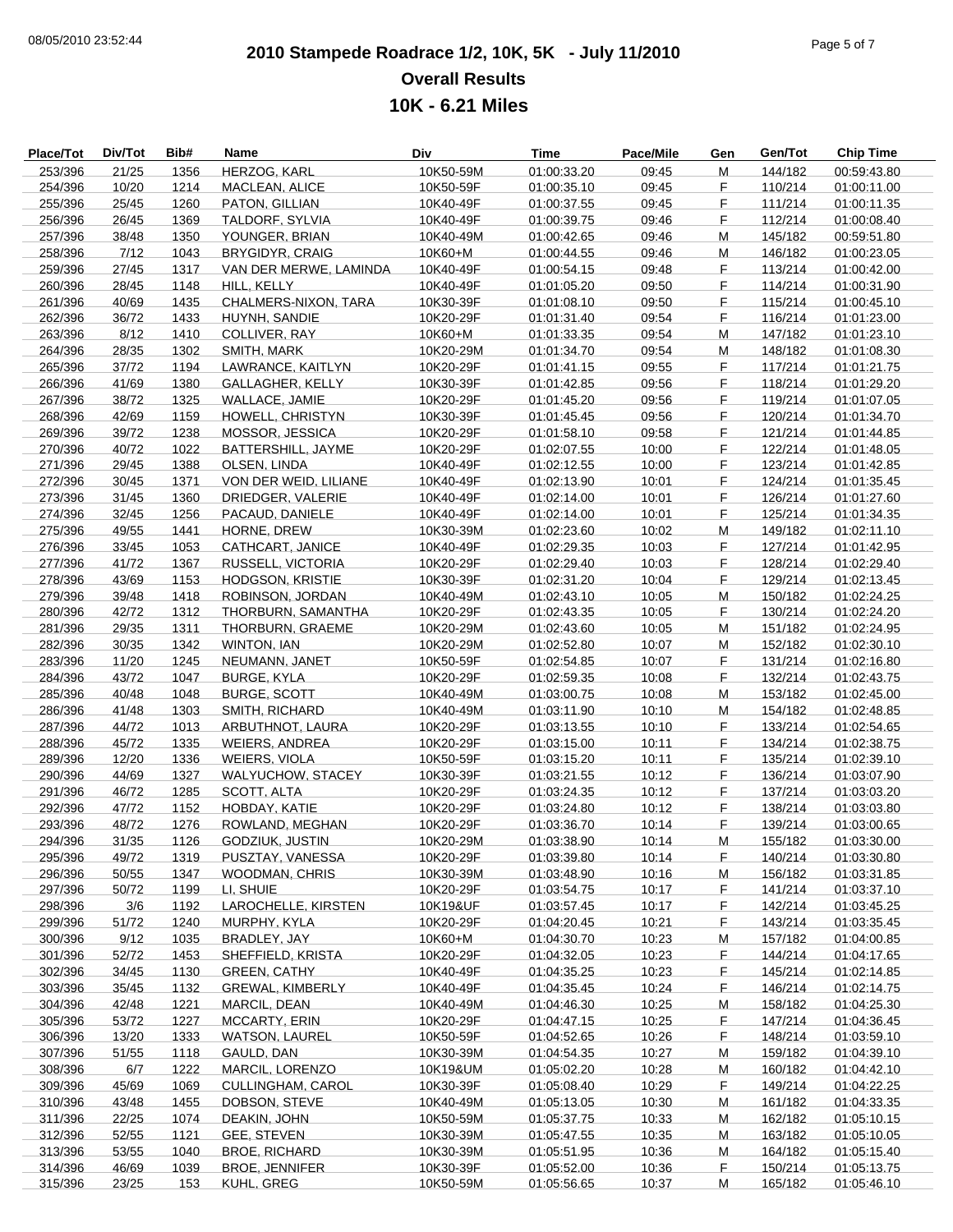## **2010 Stampede Roadrace 1/2, 10K, 5K - July 11/2010** 08/05/2010 23:52:45 Page 6 of 7 **Overall Results 10K - 6.21 Miles**

| Place/Tot          | Div/Tot | Bib# | Name                     | Div       | <b>Time</b> | Pace/Mile | Gen | Gen/Tot | <b>Chip Time</b> |
|--------------------|---------|------|--------------------------|-----------|-------------|-----------|-----|---------|------------------|
| 316/396            | 7/7     | 1137 | HALWAS, DARIAN           | 10K19&UM  | 01:05:59.95 | 10:37     | M   | 166/182 | 01:05:18.70      |
| 317/396            | 14/20   | 1313 | TOREN, BELLANNE          | 10K50-59F | 01:06:00.05 | 10:37     | F.  | 151/214 | 01:05:40.60      |
| 318/396            | 54/72   | 1084 | DOUCETTE, JANICE         | 10K20-29F | 01:06:14.00 | 10:39     | F   | 152/214 | 01:06:14.00      |
| 319/396            | 44/48   | 1209 | MACDONALD, JAMES         | 10K40-49M | 01:06:15.45 | 10:40     | M   | 167/182 | 01:05:45.45      |
| 320/396            | 36/45   | 1136 | HALWAS, COLLEEN          | 10K40-49F | 01:06:18.60 | 10:40     | F   | 153/214 | 01:05:37.40      |
| 321/396            | 37/45   | 1045 | BURCHNALL, DEANNA        | 10K40-49F | 01:06:18.80 | 10:40     | F   | 154/214 | 01:05:31.80      |
| 322/396            | 38/45   | 1400 | ADAMS, FATIN             | 10K40-49F | 01:06:19.10 | 10:40     | F   | 155/214 | 01:05:52.60      |
| 323/396            | 45/48   | 1138 | HALWAS, DAVID            | 10K40-49M | 01:06:20.50 | 10:40     | M   | 168/182 | 01:05:37.15      |
| 324/396            | 32/35   | 1402 | GEE, DARREN              | 10K20-29M | 01:06:25.05 | 10:41     | М   | 169/182 | 01:05:47.05      |
| 325/396            | 46/48   | 1364 | LAROCHELLE, YVES         | 10K40-49M | 01:06:26.50 | 10:41     | M   | 170/182 | 01:06:15.75      |
| 326/396            | 47/69   | 1122 | GIANI, SARAH             | 10K30-39F | 01:06:31.55 | 10:42     | F   | 156/214 | 01:05:56.80      |
| 327/396            | 54/55   | 1020 | <b>BAKER, HUGH</b>       | 10K30-39M | 01:06:43.90 | 10:44     | M   | 171/182 | 01:05:48.50      |
| 328/396            | 55/72   | 1203 | LUI, ALICE               | 10K20-29F | 01:06:53.25 | 10:46     | F   | 157/214 | 01:06:23.65      |
| 329/396            | 48/69   | 1186 | KRESOWATY, JENNIFER      | 10K30-39F | 01:06:55.00 | 10:46     | F   | 158/214 | 01:06:25.45      |
| 330/396            | 4/6     | 1237 | FEDORCHUK, LISA          | 10K19&UF  | 01:07:05.35 | 10:48     | F   | 159/214 | 01:06:17.50      |
| 331/396            | 33/35   | 1091 | ELLACOTT, JAMIE          | 10K20-29M | 01:07:15.30 | 10:49     | M   | 172/182 | 01:01:22.65      |
| 332/396            | 5/6     | 1143 | HAYNES, SYDNEY           | 10K19&UF  | 01:07:20.30 | 10:50     | F   | 160/214 | 01:06:52.40      |
| 333/396            | 10/12   | 1442 | MCMILLIAN, DUNCAN BROWN  | 10K60+M   | 01:07:35.40 | 10:52     | M   | 173/182 | 01:06:39.30      |
| 334/396            | 24/25   | 1305 | STANLEIGH, LARRY         | 10K50-59M | 01:07:54.75 | 10:56     | М   | 174/182 | 01:07:06.70      |
| 335/396            | 56/72   | 1287 | SCOTT, ROXANNE           | 10K20-29F | 01:07:57.80 | 10:56     | F   | 161/214 | 01:07:14.60      |
| 336/396            | 39/45   | 1184 | KOMAR, ANNE MARIE        | 10K40-49F | 01:07:58.00 | 10:56     | F   | 162/214 | 01:07:14.65      |
| 337/396            | 57/72   | 1110 | FRY, KRISTEN             | 10K20-29F | 01:07:58.80 | 10:56     | F   | 163/214 | 01:03:26.30      |
| 338/396            | 25/25   | 1242 | MURPHY, WAYNE            | 10K50-59M | 01:08:01.75 | 10:57     | М   | 175/182 | 01:07:21.90      |
| 339/396            | 58/72   | 1241 | MURPHY, REBA             | 10K20-29F | 01:08:02.00 | 10:57     | F   | 164/214 | 01:07:22.25      |
| 340/396            | 59/72   | 1424 | <b>BOWEN, MEGAN</b>      | 10K20-29F | 01:08:03.75 | 10:57     | F   | 165/214 |                  |
|                    |         | 1391 |                          |           |             |           | F   |         | 01:07:53.15      |
| 341/396            | 60/72   |      | <b>ROBINSON, PATTY</b>   | 10K20-29F | 01:08:09.05 | 10:58     | F   | 166/214 | 01:07:21.00      |
| 342/396<br>343/396 | 61/72   | 1280 | SAIGEON, AMANDA          | 10K20-29F | 01:08:10.45 | 10:58     | M   | 167/214 | 01:07:54.60      |
|                    | 11/12   | 1423 | <b>BOUDREAU, JAMES</b>   | 10K60+M   | 01:08:21.40 | 11:00     |     | 176/182 | 01:07:40.45      |
| 344/396            | 62/72   | 1057 | CHAN, KATHRYN            | 10K20-29F | 01:08:27.35 | 11:01     | F   | 168/214 | 01:08:15.10      |
| 345/396            | 40/45   | 1223 | <b>WILSON, MARIA</b>     | 10K40-49F | 01:08:34.20 | 11:02     | F   | 169/214 | 01:07:54.95      |
| 346/396            | 63/72   | 1114 | GAGNON, ALLISON          | 10K20-29F | 01:08:43.00 | 11:03     | F   | 170/214 | 01:08:01.90      |
| 347/396            | 15/20   | 1068 | <b>CRUXTON, DIANE</b>    | 10K50-59F | 01:08:54.50 | 11:05     | F   | 171/214 | 01:08:21.65      |
| 348/396            | 41/45   | 1046 | <b>BURDEN, LISA</b>      | 10K40-49F | 01:09:19.50 | 11:09     | F   | 172/214 | 01:08:29.80      |
| 349/396            | 34/35   | 1291 | SEQUEIRA, VANDELL        | 10K20-29M | 01:09:43.00 | 11:13     | M   | 177/182 | 01:06:05.60      |
| 350/396            | 64/72   | 1265 | POWELL, KAYLA            | 10K20-29F | 01:09:46.40 | 11:14     | F   | 173/214 | 01:09:18.45      |
| 351/396            | 49/69   | 1173 | KEELER, MELANIE          | 10K30-39F | 01:10:23.95 | 11:20     | F   | 174/214 | 01:10:10.00      |
| 352/396            | 55/55   | 1081 | DJAKOVIC, MIKE           | 10K30-39M | 01:10:31.60 | 11:21     | M   | 178/182 | 01:09:45.95      |
| 353/396            | 65/72   | 1080 | <b>DJAKOVIC, MELISSA</b> | 10K20-29F | 01:10:31.75 | 11:21     | F   | 175/214 | 01:09:46.95      |
| 354/396            | 50/69   | 1443 | MOORE, HILARY            | 10K30-39F | 01:10:38.35 | 11:22     | F   | 176/214 | 01:09:53.50      |
| 355/396            | 66/72   | 1425 | OSTER, CAREY             | 10K20-29F | 01:10:43.75 | 11:23     | F   | 177/214 | 01:09:51.15      |
| 356/396            | 35/35   | 1426 | <b>BENCSIK, NICK</b>     | 10K20-29M | 01:10:44.40 | 11:23     | M   | 179/182 | 01:09:51.75      |
| 357/396            | 51/69   | 1248 | NICHOLLS, CORI           | 10K30-39F | 01:11:12.65 | 11:27     | F   | 178/214 | 01:10:44.20      |
| 358/396            | 16/20   | 1171 | <b>KEATING, MARILYN</b>  | 10K50-59F | 01:11:20.15 | 11:29     | F   | 179/214 | 01:10:37.25      |
| 359/396            | 47/48   | 1158 | HOWARD, MICHAEL          | 10K40-49M | 01:11:21.60 | 11:29     | M   | 180/182 | 01:10:38.55      |
| 360/396            | 67/72   | 1282 | SATO, CORINNE            | 10K20-29F | 01:11:23.40 | 11:29     | F   | 180/214 | 01:10:57.00      |
| 361/396            | 42/45   | 1315 | TURCHET, CINZIA          | 10K40-49F | 01:11:54.85 | 11:34     | F   | 181/214 | 01:11:28.35      |
| 362/396            | 17/20   | 1456 | SHEPPY, BOBBIE           | 10K50-59F | 01:12:07.05 | 11:36     | F   | 182/214 | 01:11:40.95      |
| 363/396            | 43/45   | 1003 | ADAMS, KELLY             | 10K40-49F | 01:12:09.35 | 11:37     | F   | 183/214 | 01:11:43.00      |
| 364/396            | 52/69   | 1243 | NAF, MELISSA             | 10K30-39F | 01:12:24.85 | 11:39     | F   | 184/214 | 01:11:30.50      |
| 365/396            | 44/45   | 1064 | CRAWFORD, SUSAN          | 10K40-49F | 01:12:25.05 | 11:39     | F   | 185/214 | 01:11:31.00      |
| 366/396            | 18/20   | 1339 | WILLIAMS, JANET          | 10K50-59F | 01:12:27.50 | 11:40     | F   | 186/214 | 01:12:01.05      |
| 367/396            | 53/69   | 1368 | <b>TALDORF, KRISTA</b>   | 10K30-39F | 01:12:39.10 | 11:41     | F   | 187/214 | 01:12:07.70      |
| 368/396            | 54/69   | 1208 | MACDONALD, JACQUELINE    | 10K30-39F | 01:12:46.35 | 11:43     | F   | 188/214 | 01:12:04.65      |
| 369/396            | 19/20   | 1301 | SMITH, LINDA             | 10K50-59F | 01:12:49.70 | 11:43     | F   | 189/214 | 01:12:03.15      |
| 370/396            | 55/69   | 1098 | <b>EWART, CHRISTINE</b>  | 10K30-39F | 01:12:53.25 | 11:44     | F   | 190/214 | 01:12:21.95      |
| 371/396            | 56/69   | 1304 | STADNYK, THERESA         | 10K30-39F | 01:12:59.05 | 11:45     | F   | 191/214 | 01:12:06.25      |
| 372/396            | 68/72   | 1027 | BELL, NAOMI              | 10K20-29F | 01:14:20.90 | 11:58     | F   | 192/214 | 01:14:00.35      |
| 373/396            | 20/20   | 1036 | <b>BRADLEY, MICHELLE</b> | 10K50-59F | 01:15:03.20 | 12:05     | F   | 193/214 | 01:14:33.25      |
| 374/396            | 57/69   | 1127 | <b>GOSSELIN, CHARLA</b>  | 10K30-39F | 01:15:03.65 | 12:05     | F   | 194/214 | 01:14:46.50      |
| 375/396            | 58/69   | 1269 | PROUDFOOT, CATE          | 10K30-39F | 01:15:06.60 | 12:05     | F   | 195/214 | 01:14:17.05      |
| 376/396            | 59/69   | 1362 | HOOD, CHRISTY            | 10K30-39F | 01:15:44.15 | 12:11     | F   | 196/214 | 01:14:56.10      |
| 377/396            | 60/69   | 1395 | WELDA, JANTIEN           | 10K30-39F | 01:15:44.30 | 12:11     | F   | 197/214 | 01:14:56.40      |
| 378/396            | 61/69   | 1257 | PANKIW, AMANDA           | 10K30-39F | 01:16:00.00 | 12:14     | F.  | 198/214 | 01:15:26.60      |